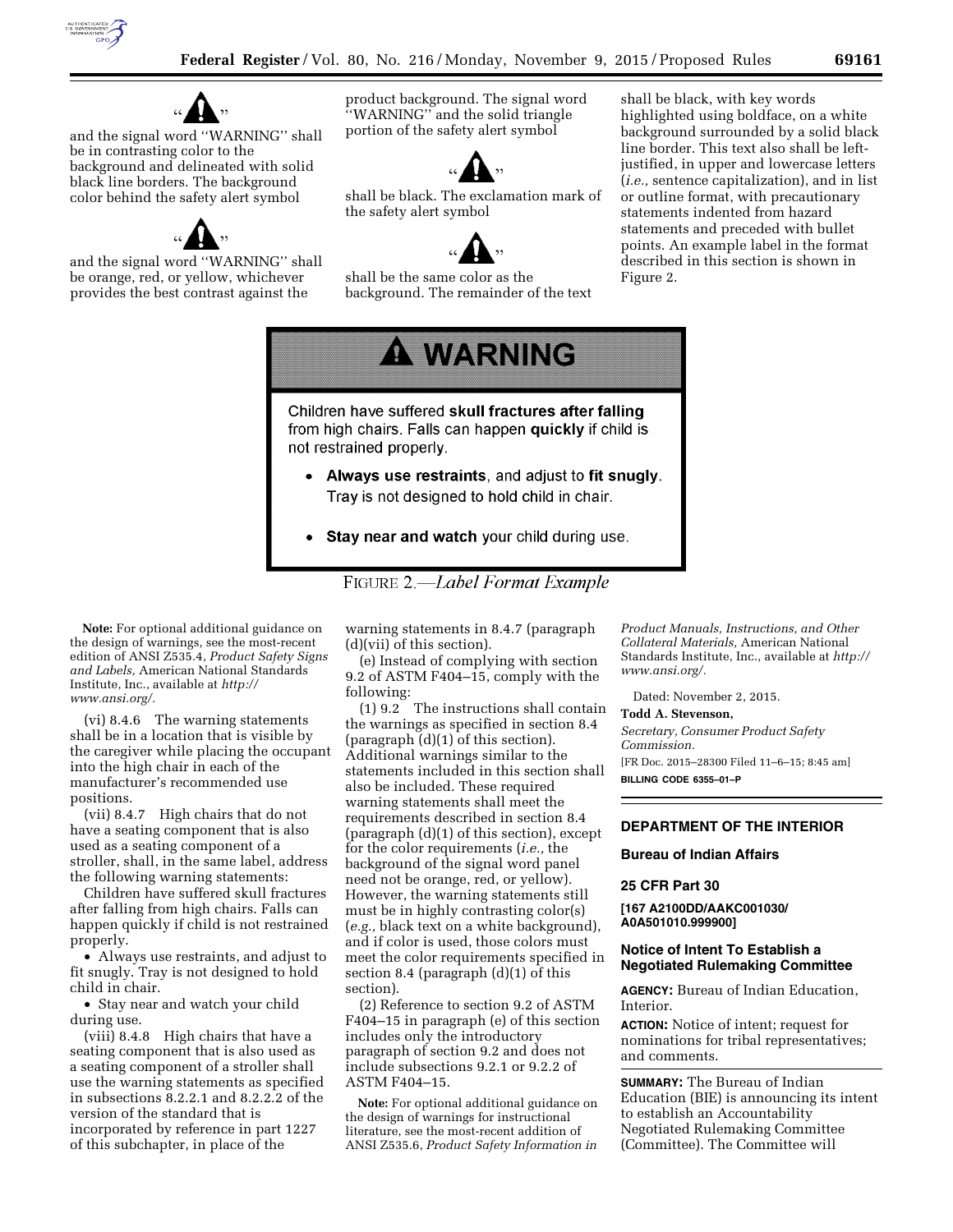recommend revisions to the existing regulations for BIE's accountability system. As required by applicable statutes, the Secretary will select representatives of Indian tribes for the Committee from among individuals nominated by tribes whose students attend BIE-funded schools operated by either the BIE or by the tribe through a contract or grant and who would be affected by a final rule. The BIE also solicits comments on the proposal to establish the Committee, including comments on additional interests not identified in this notice of intent, and invites tribes to nominate representatives for membership on the Committee.

**DATES:** Submit nominations for Committee members or written comments on this notice of intent on or before December 24, 2015.

**ADDRESSES:** You may submit nominations for Committee members or written comments on this notice of intent by any of the following methods:

• Send comments or nominations to Ms. Sue Bement, Designated Federal Officer, Bureau of Indian Education, 1011 Indian School Road NW., Suite 332, Albuquerque, New Mexico, 87104; email: *[AYPcomments@bia.gov](mailto:AYPcomments@bia.gov)*; Telephone: (505) 563–5274; Fax: (505) 563–5281; or

• Hand-carry comments or use an overnight courier service to Manuel Lujan Jr. Building, Building II, Suite 332, 1011 Indian School Road NW., Suite 332, Albuquerque, New Mexico 87104.

**FOR FURTHER INFORMATION CONTACT:** Ms. Sue Bement, Designated Federal Officer; Telephone: (505) 563–5274; Fax (505) 563–5281.

#### **SUPPLEMENTARY INFORMATION:**

#### **I. Background**

Under the Elementary and Secondary Education Act of 1965 (ESEA), student achievement data is used to determine whether schools are successfully educating their students. Under current law, this accountability measure is Adequate Yearly Progress (AYP). The law requires States to use a single accountability system for schools to determine whether all students, as well as individual subgroups of students, are making progress toward meeting State academic content standards. The goal, as stated in the ESEA, was to have all students reaching proficient levels in reading and math by 2014 as measured by performance on State tests. The ESEA requires the Bureau of Indian Affairs to promulgate regulations through negotiated rulemaking for the accountability system to be used in

Bureau-funded schools. See 20 U.S.C. 6316(g)(1)(A)(i); 25 U.S.C. 2017–2018.

In 2005, BIA promulgated such regulations. *See* 70 FR 22178 (April 28, 2005). These regulations, codified at 25 CFR 30.104, require BIE to use the accountability system of the State in which a BIE-funded school is located.

The BIE-funded schools are located in 23 different States; and each State has its own accountability system. As a result, each State system produces student achievement data that cannot be directly compared with data from other States. For BIE, comparison is necessary to identify under-performing schools and direct resources effectively. Regardless of whether AYP continues to be the accountability measure required under law, BIE must address this deeply fragmented accountability system through negotiated rulemaking to create a more cohesive accountability system.

The BIE had previously developed a method for comparing academic achievement across States despite the variances in academic standards. Beginning in 2011, the U.S. Department of Education began to grant flexibility waivers to States for certain provisions of ESEA, which has complicated the method BIE uses to effectively compare achievement. It is necessary, therefore, to revise 25 CFR Part 30, and to receive recommendations from a negotiated rulemaking committee on how BIE can compare academic achievement across the 23 States.

This rulemaking would not change the existing authority for tribes to adopt their own tribal definition of AYP. The BIE encourages tribal self-determination in Native education, encouraging tribes to develop alternative accountability systems (and definitions of AYP) and providing technical assistance. For example, on June 1, 2015, U.S. Education Secretary Arne Duncan and Interior Secretary Sally Jewell announced that the Miccosukee Indian School received flexibility from the Elementary and Secondary Education Act (ESEA) to use a definition of AYP that meets their students' unique academic and cultural needs. Local tribal communities know best what their children need, and BIE prioritizes tribal self-determination in Indian education. This rulemaking aims only to make the existing system more effective and efficient. It would impact only those BIE-funded schools that do not wish to develop alternative definitions of AYP, though the option will remain open to them regardless.

In 2012, BIE conducted four regional meetings on the topic of accountability in BIE-funded schools. Meetings were held in Oklahoma City, Oklahoma, on

July 17, 2012; Flagstaff, Arizona, on July 20, 2012; Seattle, Washington, on July 24, 2012; and Bismarck, North Dakota, on July 27, 2012. Transcripts of those meetings can be referenced at *[http://](http://www.bie.edu/consultation/index.htm)  [www.bie.edu/consultation/index.htm](http://www.bie.edu/consultation/index.htm)*.

During the four meetings, BIE received feedback from the tribes on the ESEA Flexibility Request and the BIE's proposed flexibility waiver. At the consultation sessions, BIE and the tribes discussed adopting Common Core standards—initially in reading, language arts, and mathematics—to reflect tribal values and employ a single assessment system for all BIE-funded schools.

#### **II. Statutory Provisions**

The Negotiated Rulemaking Act of 1996 (NRA) (5 U.S.C. 561 *et seq*.); the Federal Advisory Committee Act (FACA) (5 U.S.C. Appendix 2); and the NCLB (20 U.S.C. 2000 *et seq*.)

#### **III. The Committee and Its Process**

In a negotiated rulemaking, recommended provisions of a proposed rule are developed by a committee composed of at least one representative of the Federal Government and representatives of the interests that will be significantly affected by the rule. Decisions are made by consensus, which means unanimous concurrence among the interests represented on the Committee, unless the Committee agrees to define ''consensus'' to mean a general but not unanimous concurrence, or agrees upon another specified definition. 5 U.S.C. 562(2)(A) and (B).

As part of the negotiated rulemaking process, BIE has identified interests potentially affected by the rulemaking under consideration, including students enrolled at 174 BIE-funded schools, parents of such students, school administrators, Tribes, and the Indian communities served by these schools. By this notice of intent, BIE is soliciting: (1) comments on its proposal to form a negotiated rulemaking committee; and (2) nominations for Committee members who will adequately represent the interests that are likely to be significantly affected by the proposed rule.

Following the receipt of nominations and comments, BIE will publish a second notice in the **Federal Register**  with a list of persons to represent the interests that are likely to be significantly affected by the rule, and the person or persons proposed to represent BIE. Persons who will be significantly affected by the proposed rule and who believe that their interests will not be adequately represented by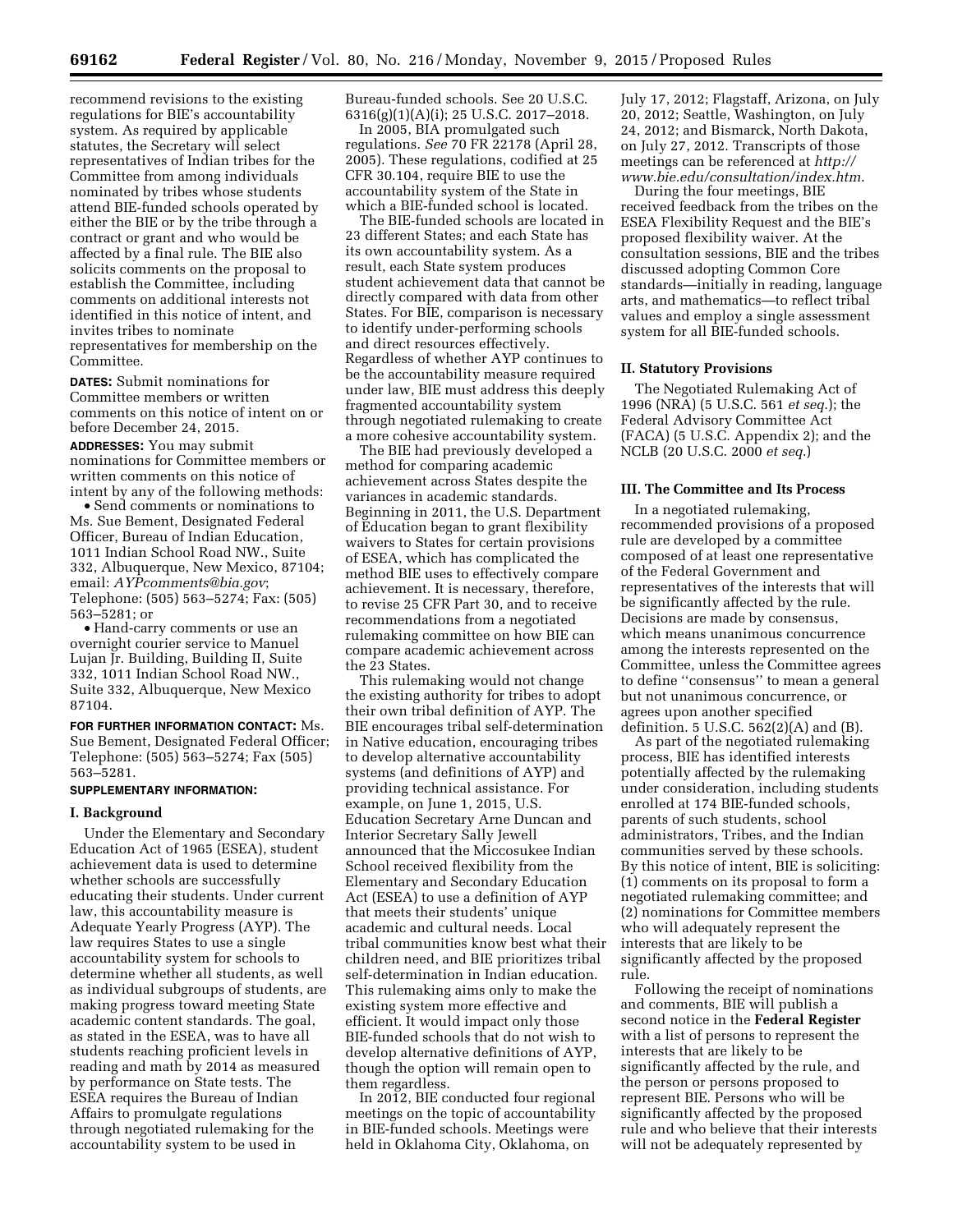any person specified in that second **Federal Register** notice will be given an opportunity to apply or nominate another person for membership on the negotiated rulemaking committee to represent such interests with respect to the proposed rule.

Following the second **Federal Register** notice and responses to it, BIE expects to establish the Committee. After the Committee reaches consensus on the recommended provisions of the proposed rule, as discussed in more detail below, BIE will publish a proposed rule in the **Federal Register**.

Under 5 U.S.C. 563, the head of the agency is required to determine that the use of the negotiated rulemaking procedure is in the public interest.

In making such a determination, the agency head must consider certain factors. Taking these factors into account, the Secretary, through the authority delegated to the Assistant Secretary—Indian Affairs, has determined that a negotiated rulemaking is in the public interest because:

1. A rule is needed. The ESEA directs the Secretary to conduct a negotiated rulemaking pursuant to the NRA. The current definition of AYP creates a fragmented accountability system that prevents the BIE from developing and implementing comprehensive school reform initiatives in the 174 BIE-funded schools with academic programs in 23 States.

2. A limited number of identifiable interests will be significantly affected by the rule. The 174 BIE-funded schools, students enrolled at these schools, school teachers and administrators, tribes, and Indian communities served by these schools will be significantly affected by this review and the recommendations made by this Committee.

3. There is a reasonable likelihood that the Committee can be convened with a balanced representation of persons who can adequately represent the interests discussed in item 2, above, and who are willing to negotiate in good faith to attempt to reach a consensus on provisions of a proposed rule.

4. There is a reasonable likelihood that the Committee will reach consensus on a proposed rule within a fixed period of time.

5. The use of negotiated rulemaking will not unreasonably delay the development of a proposed rule because time limits will be placed on the negotiation. We anticipate that these negotiations will expedite a proposed rule and ultimately the acceptance of a final rule.

6. The BIE is making a commitment to ensure that the Committee has

sufficient resources to complete its work in a timely fashion.

7. The BIE, to the maximum extent possible and consistent with the legal obligations of the Agency, will use the consensus report of the Committee as the basis for a proposed rule for public notice and comment.

## **IV. Negotiated Rulemaking Procedures**

In compliance with FACA and NRA, BIE will use the following procedures and guidelines for this negotiated rulemaking. The BIE may modify them in response to comments received on this notice of intent or during the negotiation process.

#### *A. Committee Formation*

The Committee will be formed and operated in full compliance with the requirements of FACA and NRA, and specifically under the guidelines of its charter.

#### *B. Membership Responsibility*

The Committee is expected to meet approximately 3–5 times. The meetings will be held at various locations across Indian Country, and will last 2–3 days each. The initial meeting will be in person; some later meetings may be held by teleconference and/or webconference. The Committee's work is expected to occur over the course of 6– 12 months. However, the Committee may continue its work for a duration of two years.

Because of the scope and complexity of the tasks at hand, committee members must be able to invest considerable time and effort in the negotiated rulemaking process. Committee members must be able to attend all committee meetings, work on committee work groups, consult with their constituencies between committee meetings, and negotiate in good faith toward a consensus on issues before the Committee. Because of the complexity of the issues under consideration, as well as the need for continuity, the Secretary reserves the right to replace any member who is unable to participate in the Committee's meetings.

Responsibility for expenses is stated under 5 U.S.C. 568(c) as follows:

Members of a negotiated rulemaking committee shall be responsible for their own expenses of participation in such committee, except that an Agency may, in accordance with section 7(d) of the FACA, pay for a member's reasonable travel and per diem expenses, expenses to obtain technical assistance, and a reasonable rate of compensation, if—

1. Such member certifies a lack of adequate financial resources to participate in the Committee; and

2. The agency determines that such members participation in the Committee is necessary to assure an adequate representation of the members interest.

The BIE commits to pay the reasonable travel and per diem expenses of Committee members, if appropriate under the NRA and Federal travel regulations.

### *C. Composition of Committee*

The Secretary is seeking nominations submitted by Tribes for tribal representatives, consistent with the provisions of 25 U.S.C. 2018, to serve on the Committee, who have a demonstrated ability to communicate well with groups about the interests they will represent. The Committee cannot exceed 25 members, and BIE prefers 15.

Tribal Committee membership must: • Include only representatives of Tribes served by BIE-funded schools;

• Be selected from among individuals nominated by the Tribes that have students attending BIE-funded schools;

• Reflect the proportionate share of students from Tribes served by the BIEfunded school system; and

• Comply with the FACA

Section 2018 of Title 25 also requires the Secretary to ensure that the various interests affected by the proposed report(s) or rules be represented on the Committee. In making membership decisions, the Secretary shall consider whether the interest represented by a nominee will be affected significantly by the final products of the Committee, which may include report(s) and/or proposed regulations; whether that interest is already adequately represented by tribal nominees; and whether the potential addition would adequately represent that interest. Federally registered lobbyists are ineligible to serve on all FACA and non-FACA boards, committees, or councils in an individual capacity. The term ''individual capacity'' refers to individuals who are appointed to exercise their own individual best judgment on behalf of the government, such as when they are designated Special Government Employees, rather than being appointed to represent a particular interest.

## *D. Administrative and Technical Support*

The BIE will provide sufficient administrative and technical resources for the Committee to complete its work in a timely fashion. The BIE, with the help of the facilitator, will prepare all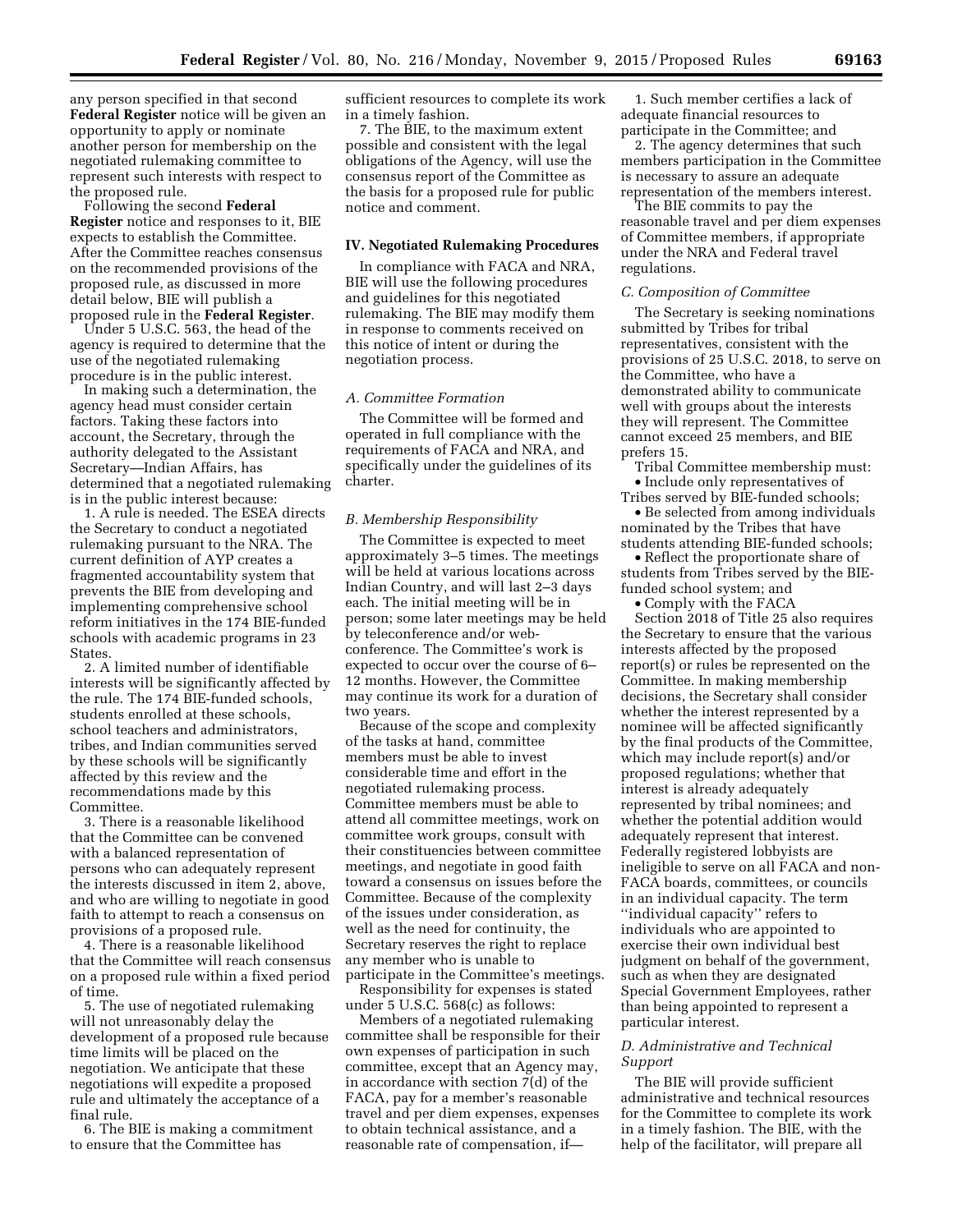agendas, provide meeting notes, and provide a final report of any issues on which the Committee reaches consensus.

## *E. Training and Organization*

At the first meeting of the Committee, a neutral facilitator will provide training on negotiated rulemaking, interestsbased negotiations, consensus-building, and team-building. In addition, at the first meeting, Committee members will make organizational decisions concerning protocols, scheduling, and facilitation of the Committee.

## *F. Interests Identified Through Consultation*

Under Section 562 of the NRA, '' 'interest' means, with respect to an issue or matter, multiple parties which have a similar point of view or which are likely to be affected in a similar manner." The BIE has consulted with

BIE personnel and educators at BIEfunded schools. Through these and previous consultations, such as those conducted in 2012 for an Elementary and Secondary Education Act Flexibility Waiver Request, BIE has identified interests to be significantly affected by this new rule that include students enrolled at 174 BIE-funded schools, parents of such students, school administrators, tribes, and the Indian communities served by these schools. The BIE is accepting comments identifying other interests that may be significantly affected by the final products of the Committee, which may include report(s) and/or proposed regulations, until the date listed in the **DATES** section of this notice of intent.

## **V. Request for Nominations and Comments**

The BIE solicits nominations from tribes whose students attend BIE-funded

schools operated either by BIE or by the tribe through a contract or grant, to nominate tribal representatives to serve on the Committee and tribal alternates to serve when the representative is unavailable. Based upon the proportionate share of students, some tribes similar in affiliation or geography are grouped together for one seat. It will be necessary for such nominating tribes either to co-nominate a single tribal representative to represent the multitribal jurisdiction or for each tribe in the multi-tribal jurisdiction to nominate a representative with the knowledge that BIE will be able to appoint only one of the nominees who will then be responsible for representing the entire multi-tribal jurisdiction on the Committee. (See chart below for jurisdictions.)

| Tribes                                                | Student count<br>school year<br>2013-2014 | Percent of<br>total student<br>count | % Times 15<br>seats total | Suggested<br>seats |
|-------------------------------------------------------|-------------------------------------------|--------------------------------------|---------------------------|--------------------|
|                                                       | 3.727                                     |                                      |                           |                    |
|                                                       |                                           |                                      |                           |                    |
|                                                       | 3,642                                     |                                      |                           |                    |
|                                                       | 3,216                                     |                                      |                           |                    |
|                                                       | 2,437                                     |                                      |                           |                    |
|                                                       | 1,870                                     |                                      |                           |                    |
|                                                       | 14,892                                    | 32.70                                | 4.91                      | 5                  |
|                                                       | 2,994                                     |                                      |                           |                    |
|                                                       | 1,280                                     |                                      |                           |                    |
|                                                       | 896                                       |                                      |                           |                    |
|                                                       | 989                                       |                                      |                           |                    |
|                                                       | 797                                       |                                      |                           |                    |
|                                                       | 615                                       |                                      |                           |                    |
|                                                       | 7,571                                     | 16.63                                | 2.49                      | 2                  |
|                                                       | 1,465                                     |                                      |                           |                    |
|                                                       | 251                                       |                                      |                           |                    |
|                                                       | 23                                        |                                      |                           |                    |
|                                                       | 175                                       |                                      |                           |                    |
|                                                       |                                           |                                      |                           |                    |
|                                                       | 165                                       |                                      |                           |                    |
|                                                       | 386                                       |                                      |                           |                    |
|                                                       | 12                                        |                                      |                           |                    |
|                                                       | 5                                         |                                      |                           |                    |
|                                                       | 5                                         |                                      |                           |                    |
|                                                       | 447                                       |                                      |                           |                    |
|                                                       | 38                                        |                                      |                           |                    |
|                                                       | 171                                       |                                      |                           |                    |
|                                                       | 2                                         |                                      |                           |                    |
|                                                       | 7                                         |                                      |                           |                    |
|                                                       | 134                                       |                                      |                           |                    |
|                                                       | 210                                       |                                      |                           |                    |
|                                                       | 151                                       |                                      |                           |                    |
|                                                       | 43                                        |                                      |                           |                    |
|                                                       | 84                                        |                                      |                           |                    |
|                                                       |                                           |                                      |                           |                    |
|                                                       | 3,774                                     | 8.29                                 | 1.24                      | 1                  |
|                                                       | 10                                        |                                      |                           |                    |
|                                                       | 11                                        |                                      |                           |                    |
|                                                       | 24                                        |                                      |                           |                    |
|                                                       | 4                                         |                                      |                           |                    |
| Keweenaw Bay of L'Anse and Ontonagon of Chippewa (MI) | 1                                         |                                      |                           |                    |
|                                                       | 227                                       |                                      |                           |                    |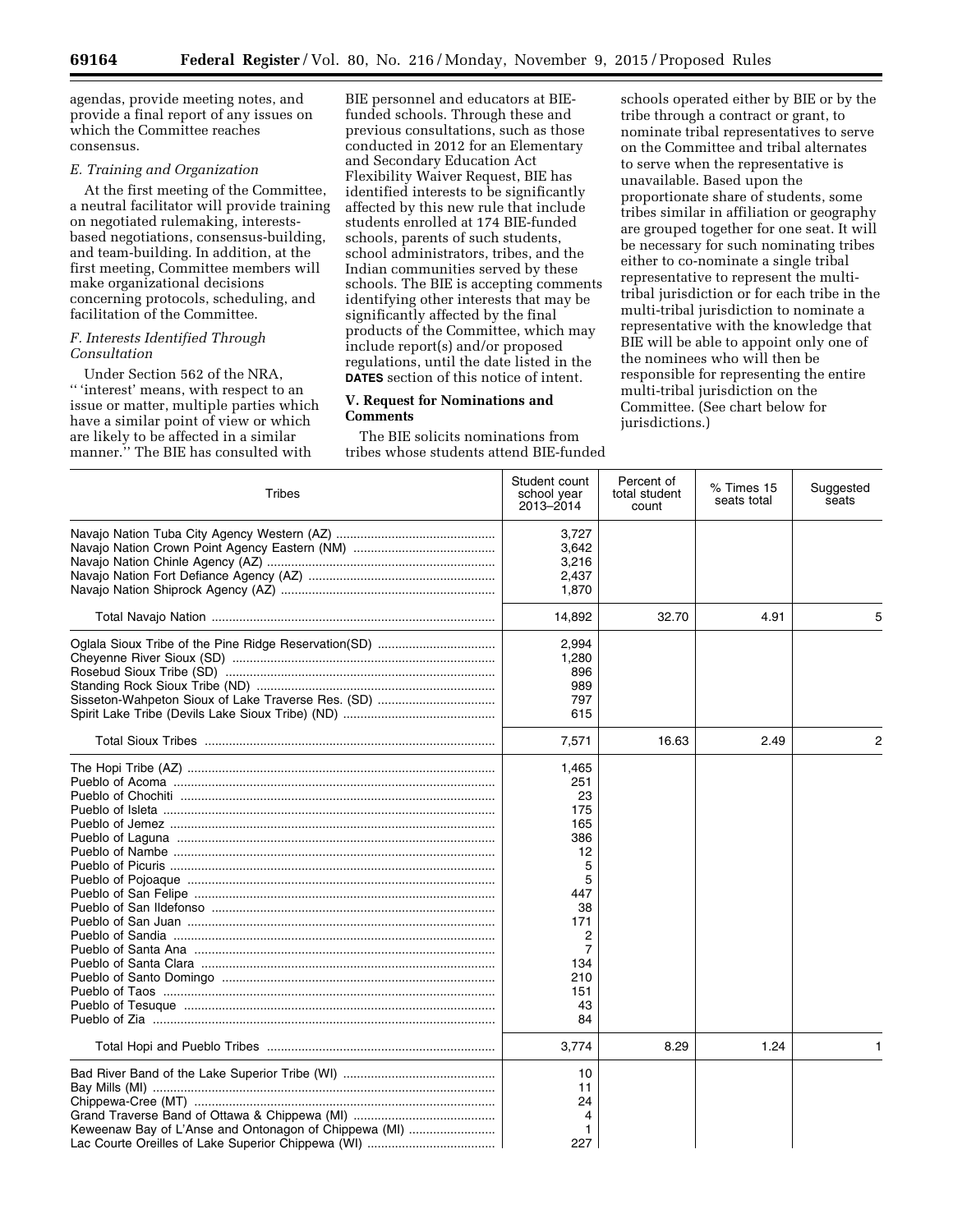| Tribes                                                                                                       | Student count<br>school year<br>2013-2014                                                                      | Percent of<br>total student<br>count | % Times 15<br>seats total | Suggested<br>seats |
|--------------------------------------------------------------------------------------------------------------|----------------------------------------------------------------------------------------------------------------|--------------------------------------|---------------------------|--------------------|
| Red Cliff Band of Lake Superior Chippewa Indians (WI)<br>Sokaogon Chippewa of Mole Lake Band (Chippewa) (WI) | 13<br>18<br>167<br>143<br>207<br>75<br>17<br>146<br>11<br>285<br>3<br>12<br>2,089                              |                                      |                           |                    |
|                                                                                                              | 3,467                                                                                                          | 7.61                                 | 1.14                      | 1                  |
|                                                                                                              | 1,094<br>975<br>924<br>549                                                                                     |                                      |                           |                    |
|                                                                                                              | 3,542                                                                                                          | 7.78                                 | 1.17                      | 1                  |
|                                                                                                              | 2,168<br>1,040                                                                                                 |                                      |                           |                    |
|                                                                                                              | 3,208                                                                                                          | 7.04                                 | 1.06                      | 1                  |
|                                                                                                              | 12,492                                                                                                         | 27.43                                | 4.11                      | 4                  |
|                                                                                                              | 45,537                                                                                                         |                                      |                           |                    |
|                                                                                                              | Designated Federal Officer<br>Office of the Solicitor<br>Bureau of Indian Education<br>Department of Education |                                      |                           | 1<br>1             |
|                                                                                                              |                                                                                                                |                                      |                           | 15                 |
|                                                                                                              |                                                                                                                |                                      |                           | 4                  |
|                                                                                                              |                                                                                                                |                                      |                           | 19                 |

Each nomination is expected to include a nomination for a representative and an alternate who can fulfill the obligations of membership should the representative be unable to attend. The Committee membership should also reflect the diversity of tribal interests, and tribes should nominate representatives and alternates who will:

• Have knowledge of school assessments and accountability systems;

• Have relevant experience as past or present superintendents, principals, teachers, or school board members, or possess direct experience with AYP;

• Be able to coordinate, to the extent possible, with other tribes and schools who may not be represented on the Committee;

• Be able to represent the tribe(s) with the authority to embody tribal views, communicate with tribal constituents, and have a clear means to reach agreement on behalf of the tribe(s);

• Be able to negotiate effectively on behalf of the tribe(s) represented;

• Be able to commit the time and effort required to attend and prepare for meetings; and

• Be able to collaborate among diverse parties in a consensus-seeking process.

## **VI. Submitting Nominations**

This notice was previously published in the **Federal Register** on January 31, 2013. The evaluation of nominations received as a result of the previous notice were conducted and validated for one year, expiring January 31, 2014. Representatives who were previously nominated would need to be renominated in response to this notice. The Secretary will only consider nominees nominated through the process identified in this Federal Register notice. Nominations received in any other manner will not be

considered. Nominations must include the following information about each nominee:

(1) A letter from the Tribe supporting the nomination of the individual to serve as a tribal representative for the Committee;

(2) A resume reflecting the nominee's qualifications and experience in Indian education; resume to include the nominee's name, tribal affiliation, job title, major job duties, employer, business address, business telephone and fax numbers (and business email address, if applicable);

(3) The tribal interest(s) to be represented by the nominee (see Section IV, Part F of this notice of intent) and whether the nominee will represent other interest(s) related to this rulemaking, as the tribe may designate; and

(4) A brief description of how the nominee will represent tribal views,